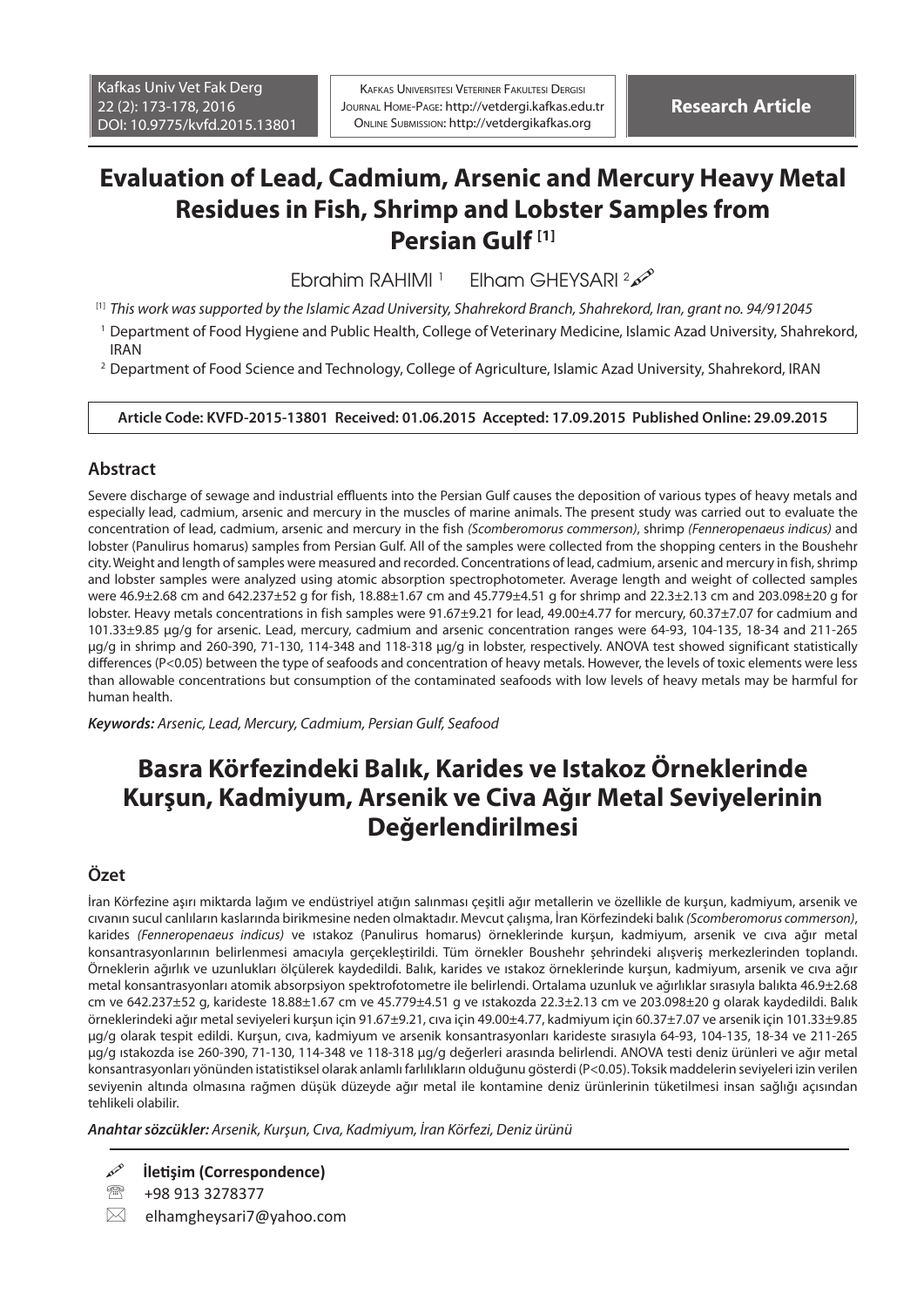## **INTRODUCTION**

Seafoods such as fish, shrimp and lobster provide essential nutrients for the human nutrition. They contain complete proteins, vitamins and minerals which are considered to be major dietary compounds for the health, in particular, including high levels of polyunsaturated fatty acids such as omega-3 and omega-6. Tens of millions of people consume these products daily. This situation makes the quality of the seafoods much more important for the public health. Otherwise, the seafoods may be potential reservoirs for the pathogens and harmful chemical pollutants, leading to the seafood-related diseases [1-3].

One of the most important issues in the present century is the discharge of industrial waste water into the rivers and seas. Chemical waste waters are usually the sources of heavy metals. Unfortunately, heavy metals can be accumulated in different organs of fish and marine animals and may ultimately affect the human food chain  $[4-6]$ . Consumption of seafoods contain consider levels of heavy metals may lead to several disorders. Heavy metals can easily be accumulate in organs such as the liver and the kidney in long time periods. Nervous system and kidneys are the most common targets of lead and cadmium  $[7,8]$ . Cardiovascular collapse, acute paralytic syndrome and loss of brain function are the main disorders caused due to the consumption of foods containing high levels of arsenic [9]. Long-term ingestion of arsenic increases the risk of skin, bladder, and lung cancers [9].

Mercury is an element of special concern because its inorganic form is biologically transformed in aquatic environments into methylmercury (MeHg), which is a lipophilic organic compound that bioaccumulates and biomagnifies as it moves up the aquatic food chain  $[10]$ . Methylmercury may mimic biologicals and be transported by amino acid or organic anion transporters. Further, the generation of reactive oxidative species is often induced by metals in their ionic form, resulting in oxidative modification of DNA or proteins, including aberrant gene expression and carcinogenesis [11,12].

According to the uncertain status of contamination of seafoods of Persian Gulf with dangerous heavy metals, the present study was carried out to evaluate the concentration of lead, cadmium, arsenic and mercury heavy metals in the fish, shrimp and lobster samples of Persian Gulf.

## **MATERIAL and METHODS**

#### *Samples Collection*

During the period of October 2013 to May 2014, a total of 200 samples (80 fish, 60 lobster, and 60 shrimp) from the supermarkets were randomly collected in the Boushehr province of the Persian Gulf, Iran. All samples were caught

recently from the Persian Gulf. All samples were maintained in cold box and transferred to the laboratory at 4°C. Total length (cm) and body weight (g) of the samples were measured and recorded before dissection. Average length and weight of collected samples were 46.9±2.68 cm and 642.237±52 g for fish *(Scomberomorus commerson),* 18.88±1.67 cm and 45.779±4.51 g for shrimp *(Fenneropenaeus indicus)* and 22.3±2.13 cm and 203.098±20 g for lobster *(Panulirus homarus)*. The muscle samples were maintained in −20°C freezer prior to analysis.

#### *Devices, Reagents and Materials*

All glassware was soaked overnight in 10% (v/v) nitric acid (Merck, Germany), followed by washing with 10% (v/v) hydrochloric acid (Merck, Germany) and rinsed with double distilled water and dried before using.

A Varian Model 220 atomic absorption spectrophotometer (Varian AA 220FS Atomic Absorption Spectrometer System, United States) equipped with a deuterium background corrector was used for the determination of heavy metals. Lead and cadmium concentrations were determined by a graphite furnace atomic absorption spectrophotometer (GFAAS, Analytik Jena AG, Germany, AAS ZEEnit 650) 110 employing pyrolytic platform graphite tubes (Agilent Tech, Santa Clara, California) [13]. Hydride generation was with a Varian model 77 with quartz tubes.

All reagents used were of analytical reagent grade (Merck, Germany). Standard stock solutions of mercury, arsenic, cadmium and lead were prepared from Titrasol (1000 mg/l) (Merck, Germany) and were diluted to the corresponding metal solution. The working solution were freshly prepared by diluting an appropriate aliquot of the stock solutions using  $10\%$  HNO<sub>3</sub> (Merck, Germany) for diluting lead and cadmium solutions, 1 M HCl (Merck, Germany) and 5%  $H_2SO_4$  (Merck, Germany) for diluting mercury solution, 7 M HCl for diluting arsenic solution and 5% HCl for diluting tin solution. Stannous chloride, for mercury analysis, was freshly prepared by dissolving 10 g in 100 ml of 6 M HCl. The solution was boiled for about 5 min, cooled, and nitrogen bubbled through it to expel any mercury impurities.

#### *Sample Preparation and Digestion*

Each sample was homogenized thoroughly in a food blender with stainless steel cutters. A sample were then taken and digested promptly as follows: 2 g of the homogenized sample was weighed into a 0.5 l glass digestion tube, and for mercury, 10 ml of concentration of HNO<sub>3</sub> (Merck, Germany) and 5 ml of concentration of  $H_2SO_4$ (Merck, Germany) were slowly added. The tube was then placed on top of a steam bath unit to complete dissolution. It was then removed from the steam bath, cooled and the solution transferred carefully into a 50 ml volumetric flask; for the reduction of mercury 5 ml  $SnCl<sub>2</sub>$  (Merck, Germany)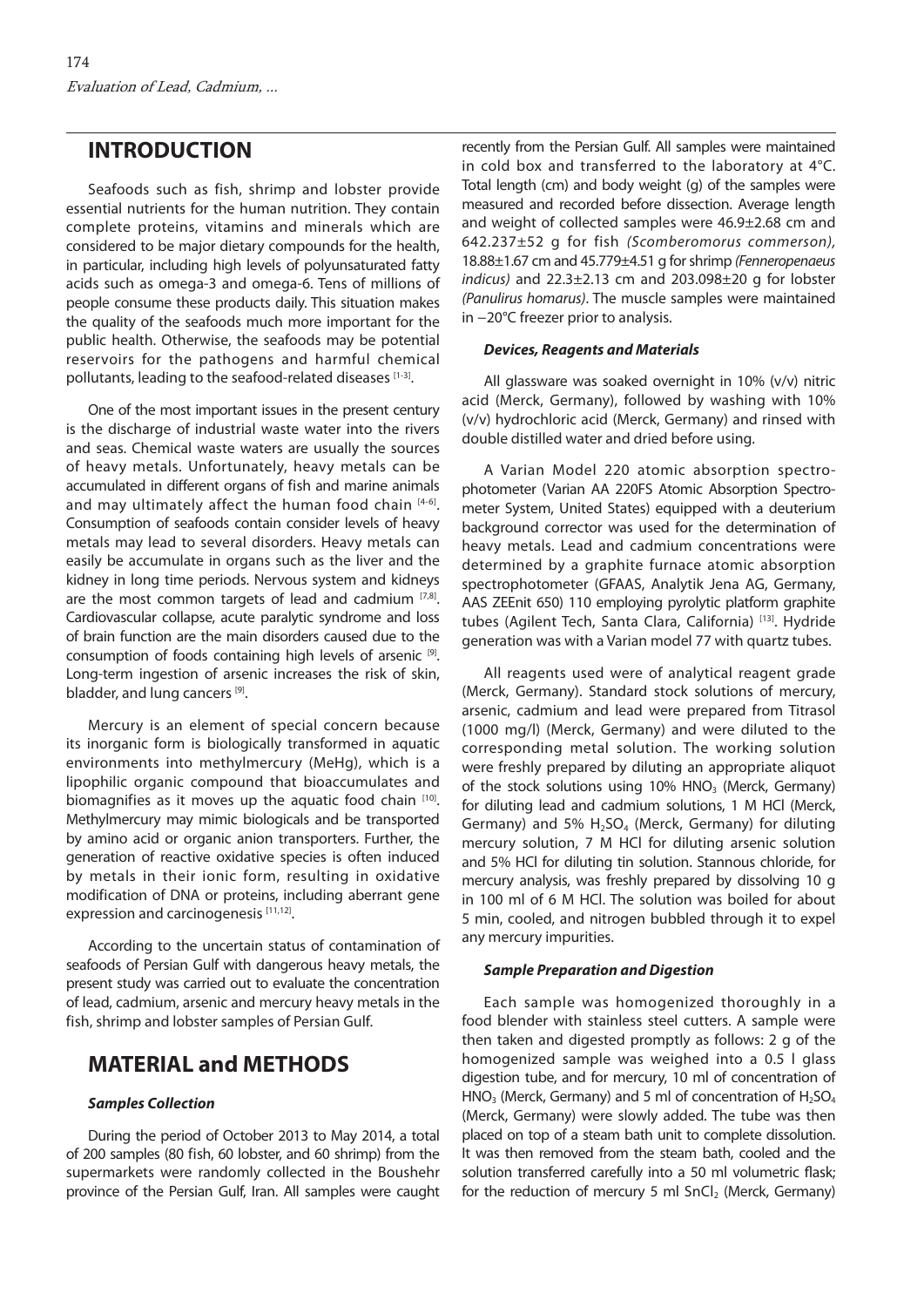were used. For arsenic determination 2 g of homogenized sample was weighed after pre-digestion. Then,  $HNO<sub>3</sub>$ mixed with 4 ml of  $MqNO<sub>3</sub>$  20% (Merck, Germany) as ashing aid, dried on a hot plate and ashed in a 450°C furnace. The ashes were dissolved in 7 ml of HCl and diluted to 50 ml. For the determination of lead and cadmium, about 2 g of homogenized sample were weighed into a 200 ml beaker and 10 ml of concentration of  $HNO<sub>3</sub>$  were added. The beaker was covered with a watch glass and, after most of the sample had dissolved by standing overnight, heated on a hot plate with boiling until any vigorous reaction had subsided. The solution was allowed to cool in room temperature, transferred into a 50 ml volumetric flask and diluted to the mark with distilled water.

Aquatic samples were spiked with various concentrations of heavy metals for the recovery repeatability tests and for verifying the analytical methodology. For each run, triplicate samples, spiked samples and blanks were carried through the digestion reaction. The results are shown in *Table 1.*

#### *Chemical Analysis*

Mercury and arsenic were determined by the hydride generation system. The manufacturer operation procedure involves continuous addition of reductant, consisting of 0.3% NaBH4 (Merck, Germany), 0.5% NaOH (Merck, Germany) for mercury and 0.6% NaBH<sub>4</sub> (Merck, Germany), 0.5% NaOH, 10% KI for arsenic. The manufacturer's operating procedure consists of adding sample, reductant and acid, with the aid of argon gas, to a reaction coil; then any vapour generated is swept into the absorption quartz cell, and heated for arsenic detection. Cells were

| <b>Table 1.</b> Evaluation of the recovery rates of lead, cadmium, mercury and<br>arsenic in fish, shrimp and lobster |                                                          |                                                                              |            |  |  |  |  |  |  |
|-----------------------------------------------------------------------------------------------------------------------|----------------------------------------------------------|------------------------------------------------------------------------------|------------|--|--|--|--|--|--|
| Tablo 1. Balık, karides ve ıstakozlarda kurşun, kadmiyum, cıva ve arsenik<br>gerikazanım oranları                     |                                                          |                                                                              |            |  |  |  |  |  |  |
| <b>Heavy</b><br><b>Metals</b>                                                                                         | <b>Added</b><br><b>Concentration</b><br>$(\mu g g^{-1})$ | <b>Achieved</b><br>Concentration ( $\mu$ g g <sup>-1</sup> )<br>(Average±SD) | % Recovery |  |  |  |  |  |  |
| Lead                                                                                                                  | 50                                                       | $47.66 \pm 1.15$                                                             | 95.32      |  |  |  |  |  |  |
| Cadmium                                                                                                               | 50                                                       | $48.33 \pm 2.00$                                                             | 96.66      |  |  |  |  |  |  |
| Arsenic                                                                                                               | 50                                                       | $51.00 \pm 1.00$                                                             | 102.00     |  |  |  |  |  |  |
| Mercury                                                                                                               | 50                                                       | $45.33 \pm 1.52$                                                             | 90.60      |  |  |  |  |  |  |

aligned in the light path of the hollow cathode lamp where the absorption was measured. Cadmium and lead concentrations were determined by graphite furnace atomic absorption spectrophotometry, employing pyrolytic platform graphite tubes (Agilent Tech, Santa Clara, California), ascorbic acid and palladium for matrix modification and using the method of additions for quantification. Graphite Tube Atomizer (GTA) was equipped with an auto sampler and the analysis was done according to the manual instruction, optimized conditions and the method of peak area [13].

#### *Statistical Analysis*

The results of the mercury, arsenic, cadmium and lead concentration in fish, lobster and shrimp were transferred to Microsoft Excel spreadsheet (Microsoft Corp., Redmond, WA, USA) for analysis. Using SPSS 16.0 statistical software (SPSS Inc., Chicago, IL, USA), Analysis of Variance (ANOVA) test were used for analysis of the variances. Differences were considered significant at values of P<0.05.

## **RESULTS**

The results of the present investigation showed that the aquatic food samples of Persian Gulf were contaminated with lead, mercury, cadmium and arsenic heavy metals. Concentration of heavy metals in each studied samples is shown in *Table 2.* Heavy metals concentrations in fish samples were 91.67±9.21 for lead, 49.00±4.77 for mercury, 60.37±7.07 for cadmium and 101.33±9.85 μg/g for arsenic. Lead, mercury, cadmium and arsenic concentration ranges were 64-93, 104-135, 18-34 and 211-265 μg/g in shrimp and 260-390, 71-130, 114-348 and 118-318 μg/g in lobster, respectively. Significant statistically differences were seen for the concentration of lead between shrimp and lobster (P=0.015), concentration of mercury between fish and shrimp (P=0.029), concentration of cadmium between shrimp and lobster ( $P=0.024$ ) and finally concentration of arsenic between fish and shrimp (P=0.023) and lobster and shrimp (P=0.027).

### **DISCUSSION**

The results of the present study showed that the fish, shrimp and lobster samples of Persian Gulf have been

*Table 2. Average and standard deviation of the concentration of the lead, mercury, cadmium and arsenic heavy metals in fish, shrimp and lobster Tablo 2. Balık, karides ve ıstakozlarda kurşun, cıva, kadmiyum ve arsenik konsantrasyonlarının ortalama ve standart sapmaları*

| <b>Samples</b> | Concentration of Heavy Metals ( $\mu$ q q <sup>-1</sup> ) |                                         |                    |                                         |                  |                                  |                    |                                         |  |  |
|----------------|-----------------------------------------------------------|-----------------------------------------|--------------------|-----------------------------------------|------------------|----------------------------------|--------------------|-----------------------------------------|--|--|
|                | Lead                                                      |                                         | <b>Mercury</b>     |                                         | Cadmium          |                                  | <b>Arsenic</b>     |                                         |  |  |
|                | Average ±SD                                               | <b>Range of</b><br><b>Contamination</b> | Average ±SD        | <b>Range of</b><br><b>Contamination</b> | Average ±SD      | Range of<br><b>Contamination</b> | Average ±SD        | <b>Range of</b><br><b>Contamination</b> |  |  |
| <b>Fish</b>    | $91.67 + 9.21$                                            | 63-121                                  | $49.00 + 4.77$     | 19-98                                   | $60.37 \pm 7.07$ | 18-87                            | $101.33 \pm 9.85$  | 62-148                                  |  |  |
| Shrimp         | $75.67 \pm 8.33$                                          | 64-93                                   | $115.67 \pm 10.86$ | 104-135                                 | $26.00 \pm 2.00$ | 18-34                            | $237.67 + 22.01$   | 211-265                                 |  |  |
| Lobster        | 316.67±29.58                                              | 260-390                                 | $98.33 + 7.74$     | $71 - 130$                              | 131.46±12.57     | 114-348                          | $105.28 \pm 10.21$ | 118-318                                 |  |  |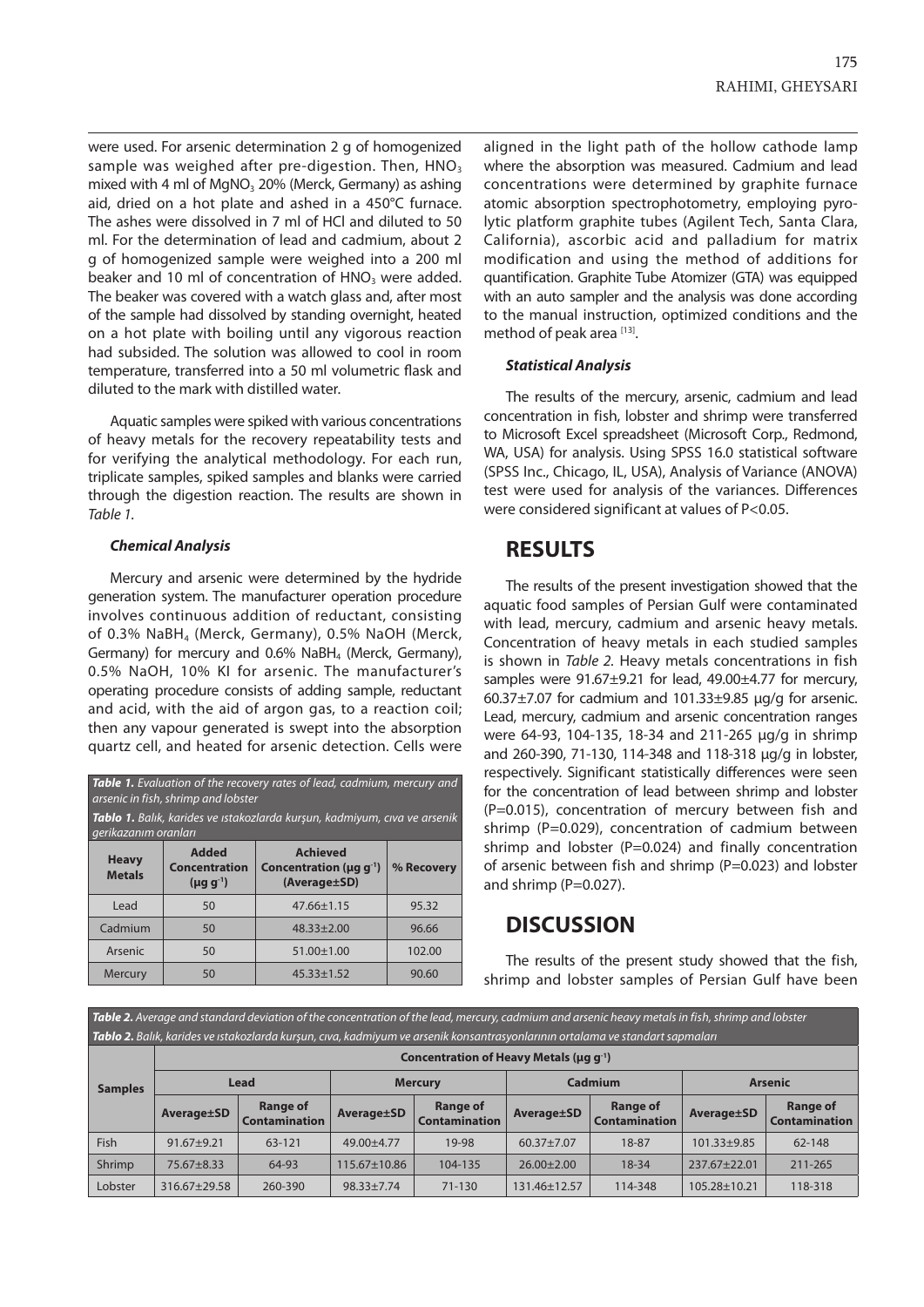contaminated with considerable levels of lead, cadmium, arsenic and mercury heavy metals. However, the levels of these toxic elements were entirely less than their allowable concentrations but consumption of the contaminated seafoods even lower than their permissible levels may be harmful for human health. One of the most important point to evaluate the levels of lead, cadmium, arsenic and mercury heavy metals in seafood is comparison of the permitted extent and acceptance daily intake of heavy metals with the amount obtained. The acceptance limits recommended of mercury, lead, cadmium and arsenic is 0.5 mg/kg  $^{[14\text{-}16]}$ , 0.5 mg/kg  $^{[17]}$ , 0.5 mg/kg  $^{[14\text{-}17]}$  and 6 mg/kg  $^{[18]}$ , respectively. The levels of detected lead, cadmium, arsenic and mercury in our study were 47.66, 48.33, 51.00 and 45.33 µg/g, respectively. The levels of detected elements were lower than the acceptable limits recommended.

Average daily lead intake through diet was about 114 microg/day for adults and 50 microg/day in children and tolerable limit is 250 microg/day for adults and 90  $\mu$ g/ day for children. Acceptance daily intake of cadmium is 3.0 µg/kg body weight per day (2-7 µg/kg body weight per day) and the tolerable weekly intake of this element 15 µg/kg body weight. Tolerable weekly intake of mercury is 1.6 µg/kg body weight. Average daily arsenic intake is 3.0 µg/kg and its tolerable weekly intake is 15  $\mu$ g/kg body weight [19-21].

Similar studies have been done of the determination of heavy metals such as copper, lead, cadmium, zinc, mercury and arsenic in the seafood samples of the Persian Gulf [6,22-24]. Previous study [6] reported that the obtained range of heavy metals in the fish species of Persian Gulf were 0.024-0.111 μg/g for cadmium and 0.057-0.471 μg/g for lead which was entirely lower than our results. Agah et al.<sup>[22]</sup> reported that the concentration range of lead was 0.2-25 ng/g in various species of fish caught from the Persian Gulf. Reissy et al.<sup>[23]</sup> showed that the heavy metals concentrations in lobster samples of Persian Gulf were 32- 73 μg/kg for mercury, 118-275 μg/kg for arsenic, 379-1120 μg/kg for lead and 101-401 μg/kg for cadmium which was entirely lower than our results except lead concentration. In a study which was conducted on Vietnam  $[24]$ , the lead, cadmium, and mercury concentration ranges in shellfish were 0.008-0.083, 0.013-0.056, and 0.028-0.056 mg/kg, respectively. Islam et al.<sup>[25]</sup> reported that the concentrations of mercury, arsenic, cadmium and lead varied between 0.24±0.007 - 0.01±0.001, 44.54±5.69 - 1.23±0.20, 0.13±0.05 - ND (not detected), 1.32±0.47 - 0.09±0.02 and 0.74±0.28 - 0.05±0.03 mg/kg, respectively.

One possible explanation for the higher presence of heavy metals in our results is the fact that the fish, shrimp and lobster samples of our study are in close contact with contaminant sources like oil tankers and industrial wastewaters. Besides, differences in the races of studied seafoods of our investigation with those of other studies is another reason for the higher prevalence of heavy metals in our research. Considerable differences

in the concentration of heavy metal between various races of seafoods have been reported previously [6,22,26,27]. The season which the seafood samples were collected and analyzed for presence of heavy metals is another determinative factor in the concentration of toxic elements. It seems that different seasonal dependent conditions such as water temperature, dietary factors and growth and reproductive cycles are effective on heavy metal fluctuations  $[28-31]$ . The higher metal content in winter might be a result from considerable rainfall which washed down the wastes [28-31]. Therefore, variation in the seasons of sampling may has the direct effect of the concentration of heavy metals. Large differences in the levels of heavy metals in the seafood samples of our study may be related to the variation in the weight and length of samples. There were no significant differences between the concentrations of heavy metals and average length and weight of seafood samples (P>0.05). Average length and weight of collected samples were 46.9±2.68 cm and 642.237±52 g for fish, 18.88±1.67 cm and 45.779±4.51 g for shrimp and 22.3±2.13 cm and 203.098±20 g for lobster. Fish samples had the highest length and weight but had the lowest concentrations of mercury and arsenic. Petroody et al.<sup>[32]</sup> reported the significant relationships between lengths and lead concentrations (P<0.01), but no significance correlation between length and cadmium concentrations were observed. In a study which was conducted by Jafarzadeh Haghighi et al.<sup>[33]</sup> concentrations of cadmium in the fish samples was positively correlated with length and weight.

Level of arsenic in the seafood samples in the current study was entirely higher than previous studies that reported arsenic concentration in crabs, shrimps, lobster, fishes and bivalves of Persian gulf  $^{[23,34-36]}$ . In a study which was conducted by Heidarieh et al.<sup>[34]</sup> the concentrations of heavy metals was evaluated in crab and shrimp samples of Persian Gulf, Iran. Their results showed that arsenic concentrations in crab and shrimp samples were 21.38±3.31 and 8.28±2.82 μg/g, respectively. In another study which was conducted by Javaheri Babooli and Velayatzadeh <a>[37]</a> the mean concentrations of mercury, arsenic, cadmium and lead in shrimp samples of Persian Gulf was 0.032±0.002, 0.117±0.07, 0.175±0.006, 0.414± 0.012 µg/g which was lower than our results. The main anthropogenic sources of arsenic in Persian Gulf are emissions from coal burning electrical generating facilities, mining and smelting operations, herbicide or algicide applications especially for algae bloom and leaching from hazardous waste facilities and from insecticide [38].

High concentration of mercury was seen in the seafood samples of our investigation. Another Iranian survey showed the mean levels of mercury in fish samples of Persian Gulf was 0.05  $\mu q/q$ <sup>[39]</sup>. Agah et al.<sup>[40]</sup> reported that total mercury concentrations in fish ranged from 0.0123 to 0.0867 mg/kg. Documented data reported that in several coastal areas of the Persian Gulf such as United Arab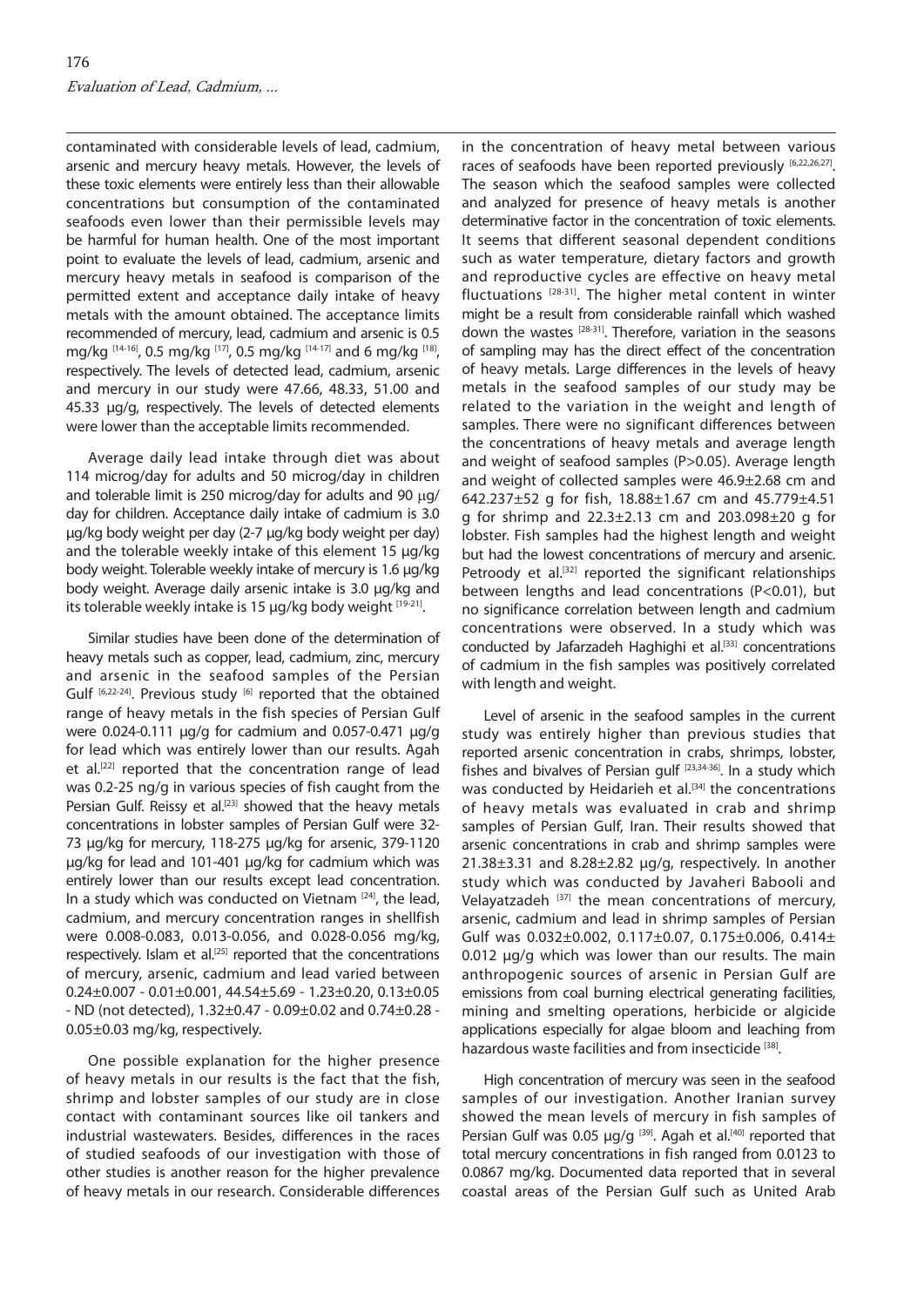Emirates, Iran, Kuwait and Qatar, mercury levels exceeded 0.1 mg/kg in various fish species. Only in the coastal area of Bahrain, the average concentrations of mercury were below 0.1 mg/kg [41]. Mercury toxic effects have been emphasized by some cases of collective poisoning in people who consumed a large amount of fish  $[42]$ . It is generally accepted that seafood represents one of the major sources of mercury in the human food chain.

Other important heavy metals studied in our study were cadmium and lead. Our results showed that the mean concentration of lead and cadmium in fish, shrimp and lobster samples of Persian Gulf had the range of 75.67±8.33 to 316.67±29.58 µg/g and 26.00±2.00 to 131.46±12.57 µg/g, respectively. In a study which was conducted by Dadolahi and Nazarizadeh Dehkordi [43] on Sediments from the North of the Strait of Hormuz, Persian Gulf, Iran the mean concentrations of lead and cadmium were 3.00 to 28.00 and 2.96 to 10.11 mg/g, respectively which was entirely lower than our findings. Haghighi et al.<sup>[33]</sup> reported the lower range of cadmium in two different fish samples of Persian Gulf  $(0.1 \pm .05$  to  $0.31 \pm 0.09$  mg/g). The concentrations of cadmium and lead in the fish samples of Persian Gulf have been studied previously by Mohammadnabizadeh et al.<sup>[44]</sup>. They showed that the total concentration of cadmium and lead in the fish samples had the ranges of 0.58±0.03 to 1.7±0.2 and 0.22±0.06 to 1.12±0.17 mg/g, respectively.

The main factors which may lead to the pollution of water sources with heavy metals mainly are leakage of industrial sewage from seaside, industrial effluents, agricultural runoff, domestic and municipal sewage and pedogenic background contributions.

In conclusion, the results of the present study indicated that the seafoods of the Persian Gulf were contaminated with low range of lead, cadmium, arsenic and mercury heavy metals. Our results indicated the improvement of local environmental conditions with respect to mercury, lead, arsenic and cadmium concentrations, which is explained by reduced industrial activity in the region (Boushehr seaside), the use of more efficient dust traps and filters in recent years, and, hence, the decreased discharge of these metals into the sea. However, the contents of toxic metals in Persian Gulf were below the permitted levels but more studies are needed to properly assess other sources and even other sites of the Persian Gulf to monitoring the levels of heavy metals.

#### **Acknowledgements**

The authors would like to thank Prof. Afshin Akhondzadeh Basti, Prof. Vadoud Razavilar, and Dr. Farhad Safarpoor Dehkordi at the Department of Food Hygiene and Quality Control, University of Tehran and Infectious Diseases for their important technical support.

#### **REFERENCES**

**1. Gogus U, Smith C:** N-3 Omega fatty acids: A review of current knowledge. *Int J Food Sci Technol*, 45, 417-436, 2010. DOI: 10.1111/j.1365- 2621.2009.02151.x

**2. Kaya Y, Turan H:** Comparison of protein, lipid and fatty acids composition of anchovy (Engraulis encrasicolus L. 1758) during the commercial catching season. *J Muscle Foods*, 21, 474-483, 2010. DOI: 10.1111/j.1745-4573.2009.00196.x

**3. Miniadis-Meimaroglou S, Dimizas C, Loukas V, Moukas A, Vlachos A, Thomaidis N, Paraskevopoulou V, Dasenakis M:** Proximate composition, fatty acids, cholesterol, minerals in frozen red porgy. *Chem Phys Lipids*, 146, 104-110, 2007. DOI: 10.1016/j.chemphyslip.2006.12.009

**4. Has-Schon E, Bogot I, Rajkovic V, Bogut S, Cacic M, Horvatic J:** Heavy metal distribution in tissues of six fish species included in human diet, inhabiting fresh waters of the Nature Park "Hutovo Blato". *Arch Environ Contam Toxicol*, 54, 75-83, 2008. DOI: 10.1007/s00244-007-9008-2

**5. Yildirim Y, Gonulalan Z, Narin I, Soylak M:** Evaluation of trace heavy metal levels of some fish species sold at retail in Kayseri Turkey. *Environ Monit Assess*, 149, 223-228, 2009. DOI: 10.1007/s10661-008-0196-7

**6. Saei-Dehkordi S, Fallah AA:** Determination of copper, lead, cadmium and zinc content in commercially valuable fish species from the Persian Gulf using derivative potentiometric stripping analysis. *Microchem J*, 98, 156-162, 2011. DOI: 10.1016/j.microc.2011.01.001

**7. Özden Ö, Ulusoy Ş, Erkan N:** Study on the behavior of the trace metal and macro minerals in Mytilus galloprovincialis as a bioindicator species: The case of Marmara Sea, Turkey. *J Verbr Lebensm*, 5, 407-412, 2010. DOI: 10.1007/s00003-009-0544-8

**8. Garcia-Rico L, Leyva-Perez J, Jara-Marini ME:** Content and daily intake of copper, zinc, lead, cadmium, and mercury from dietary supplements in Mexico. *Food Chem Toxicol*, 45, 1599-1605, 2007. DOI: 10.1016/j.fct.2007.02.027

**9. Curtis DE:** Other Trace Elements: Sources, Modern Nutrition in Health and Disease. 10<sup>th</sup> ed., 338-350, Lippincott Williams and Wilkins, Philadelphia, 2006.

**10. Narvaes DM:** Human Exposure to Mercury in Fish in Mining Areas in the Philippines. FAO/WHO Global Forum of Food Safety Regulation. Morocco: Marrakec. 2002.

**11. ASTDR:** Toxicological Profile for Mercury. www.atsdr.cdc.gov/ ToxProfiles/tp.asp?id=115&tid=24, *Accessed:* November 30, 2010.

**12. Clarkson TW, Magos L, Myers GJ:** The toxicology of mercury - Current exposures and clinical manifestations. *N Engl J Med*, 349, 1731-1737, 2003. DOI: 10.1056/NEJMra022471

**13. Moreiras O, Cuadrado C:** Theoretical study of the intake of trace elements (nutrients and contaminants) via total diet in some geographical areas of Spain. *Biol Trace Element Res*, 32, 93-103, 1992. DOI: 10.1007/ BF02784592

**14. EU:** Commission regulation as regards heavy metals. Amending Regulation, 466/2001, No. 78/2005.

**15. FAO:** Compilation of legal limits for hazardous substances in fish and fishery products. **In,** FAO Fishery Circular, Inland Water Resources and Aquaculture Service. No. 464. Rome, 5-100, 1983.

**16. Mergler D, Anderson HA, Chan LHM, Mahaffey KR, Murray M, Sakamoto M, Stern H:** Methylmercury exposure and health effects in humans: A worldwide concern. *Ambio*, 36, 3-11, 2007. DOI: 10.1579/0044-7447(2007)36[3:MEAHEI]2.0.CO;2

**17. FAO/WHO:** Evaluation of certain food additives and the contaminants mercury, cadmium and lead. WHO Technical Report Series. No. 505. Geneva: WHO. Geneva, Switzerland, 1972.

**18. Choi YY:** International/National Standards for Heavy Metals in Food. Government Laboratory, 2011.

**19. WHO:** Safety evaluation of certain food contaminants. Geneva, World Health Organization (WHO Food Additives Series, No. 63, 2011.

**20. JECFA:** Methylmercury. **In,** Safety Evaluation of Certain Food Additives and Contaminants. Report of the 61<sup>st</sup> Joint FAO/WHO Expert